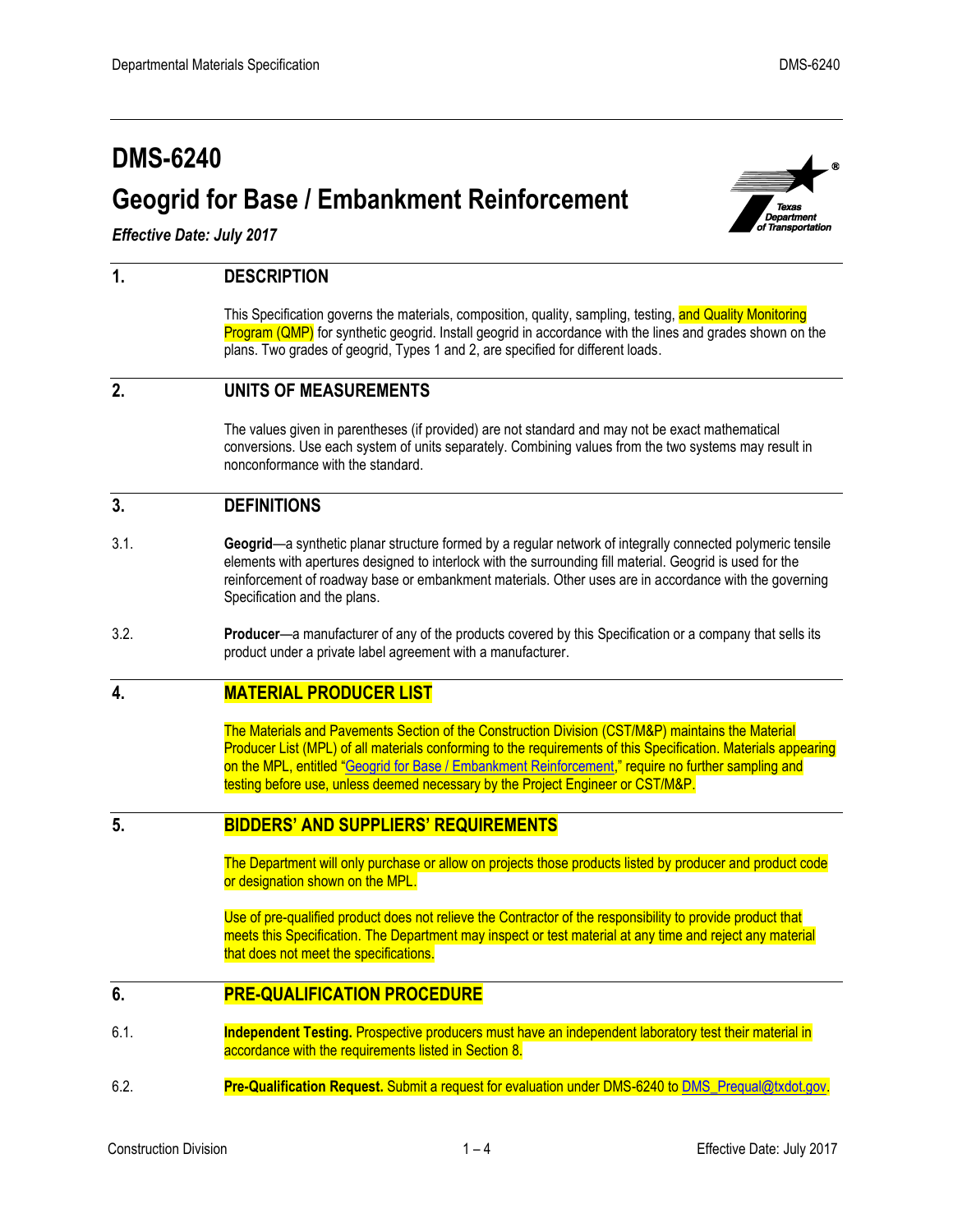Include the following information in the request:

- company name;
- **n** physical and mailing addresses;
- contact person, phone number, and email address;
- **Part of the Theorem Exercise Andra** designation;
- independent laboratory test report with test data showing compliance of the material with all requirements listed in this Specification; and
- name of product manufacturer, if private labeling.
- 6.3. **Pre-Qualification Sample.** CST/M&P will contact producers and request samples for evaluation. Submit sample to the Texas Department of Transportation, CST/M&P (CP51), 9500 North Lake Creek Parkway, Austin, TX 78717.

Submit all materials for pre-qualification at no cost to the Department.

- 6.4. **Evaluation.** CST/M&P will notify prospective bidders and suppliers after completion of material evaluation.
- 6.4.1. **Qualification.** If approved for Department use, CST/M&P will accept the product to the QMP and add it to the MPL.

Report changes in the composition or in the manufacturing process of any material to CST/M&P. Significant changes reported by the producer, as determined by the Director of CST/M&P, may require a re-evaluation of performance. The Department reserves the right to conduct whatever tests it deems necessary to identify a pre-qualified material and determine if there is a change in the composition, manufacturing process, or quality that may affect its durability or performance. In case of variance, the Department's tests will govern.

6.4.2. **Failure.** Producers not qualified under this Specification will neither be accepted to the QMP nor added to the MPL and may not furnish materials for use on Department projects.

> Producers failing to qualify may submit a request for re-evaluation after 3 months have elapsed from the date of the original request. CST/M&P may modify this time limit at its discretion. In the request for re-evaluation, document the cause of the issue and corrective action taken.

The Department normally bears the costs of sampling and testing; however, the producer will bear the costs associated with materials failing to conform to the requirements of this Specification. The Director of CST/M&P will assess this cost at the time of testing, and amounts due will be billed to the producer.

# **7. QUALITY MONITORING REQUIREMENTS**

CST/M&P will re-qualify materials in the QMP every 2 years.

7.1. **Quality Monitoring (QM) Sample.** Submit a sample of each pre-qualified material to CST/M&P every 2 years for testing. Include with the sample a recent test report from an independent laboratory showing compliance with the requirements of Article 8.

> Submit samples and test reports at least 1 month before the beginning of the pre-qualification period to allow sufficient time for testing. Late submittals may cause delayed posting on the MPL.

7.2. **Quality Control (QC) Test Reports.** Producers accepted to the QMP must perform their own QC testing to verify compliance with this Specification. Testing is required for every material that is pre-qualified under the QMP.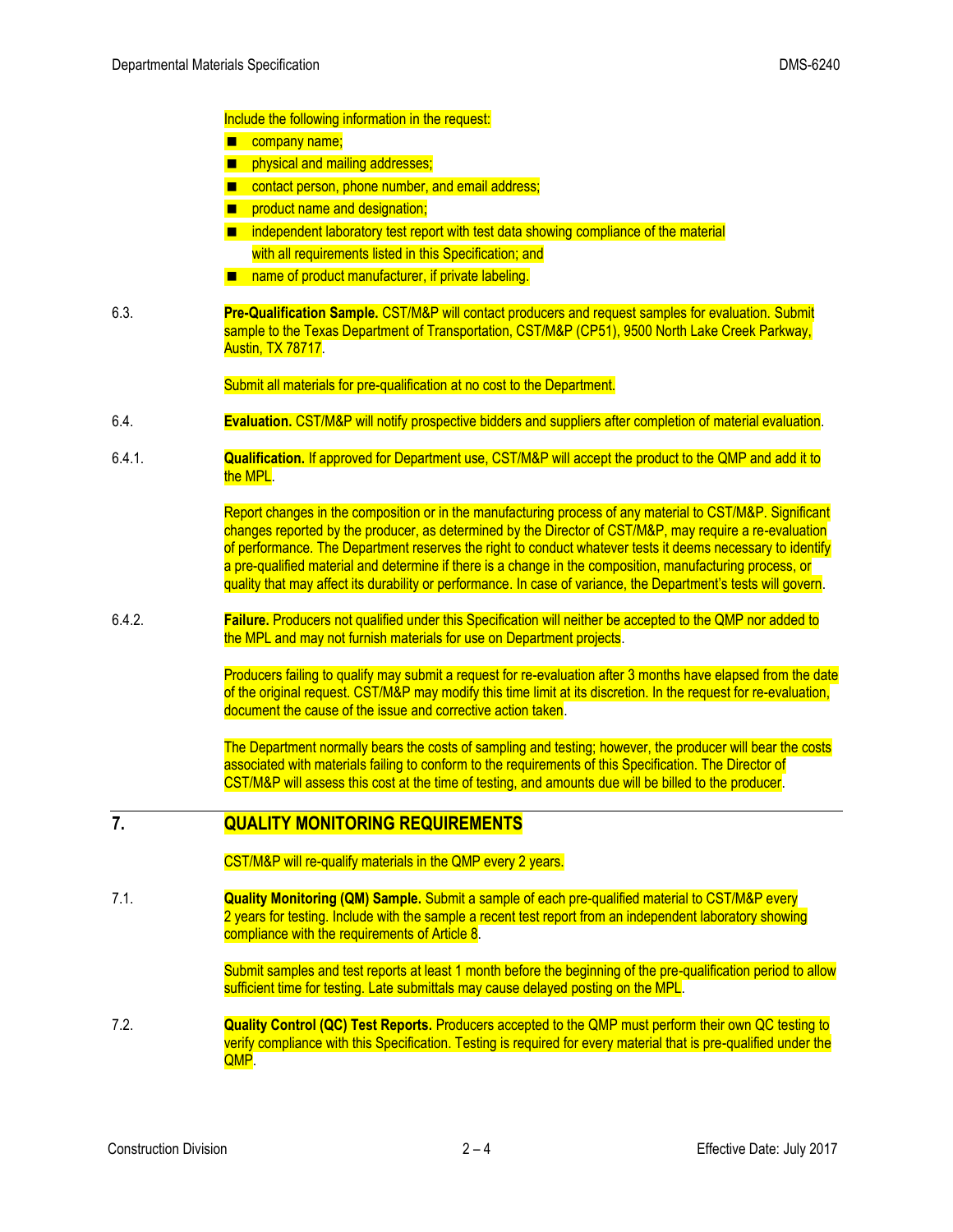Suppliers who private label geogrid may keep QC reports from the material manufacturer, but these records must be readily available for inspection by Department representatives Producers must maintain a complete record of all QC test reports for the previous and current calendar year.

7.3. **Periodic Evaluation.** The Department reserves the right to conduct random sampling and testing of pre-qualified materials to verify performance and Specification compliance and to perform random audits of documentation. Department representatives may sample material from the project site and the warehouse. Sampling will be in accordance with Tex-735-I, and testing will be in accordance with Tex-621-J.

> Failure of materials to comply with the requirements of this Specification as a result of periodic evaluation may be cause for removal of those materials from the QMP and the MPL. In case of variance, the Department's tests will govern.

#### 7.4. **Disqualification.** Causes for disqualification and removal from the QMP and the MPL may include, but are not limited to:

- falsification of documentation,
- **PEDITM:** producer fails to report any change in material composition or manufacturing process to CST/M&P,
- material fails to meet the requirements of this Specification as a result of periodic evaluation,
- **PETT** producer fails to comply with the documentation requirements of this Specification, or
- **Part of the standard charges for failing samples.**

CST/M&P will remove disqualified producers from the QMP and the MPL and will not allow submission of material for re-qualification for 12 months, at the discretion of the Department.

7.5. **Re-Qualification.** Once the disqualification period established by CST/M&P has elapsed, producers disqualified and removed from the MPL may begin the re-qualification process by submitting a request in accordance with Section 6.2, including additional documentation identifying the cause of the problem and corrective action taken. The re-qualification process will then follow all subsequent Sections of Articles 6 and 7.

> The Department normally bears the costs of sampling and testing; however, the disqualified producer will bear the costs associated with re-qualification. The Director of CST/M&P will assess this cost at the time of re-evaluation, and amounts due will be billed to the producer.

#### **8. MATERIAL REQUIREMENTS**

8.1. **General Requirements.** The structure should be capable of maintaining dimensional stability during placement and under normal construction traffic.

> The geogrid must be resistant to damage during construction, including ultraviolet degradation, and it must have long-term resistance to chemical and biological degradation caused by the materials being reinforced.

8.2. **Physical Requirements.** The geogrid must meet the requirements listed in Table 1 when tested in accordance with Tex-621-J.